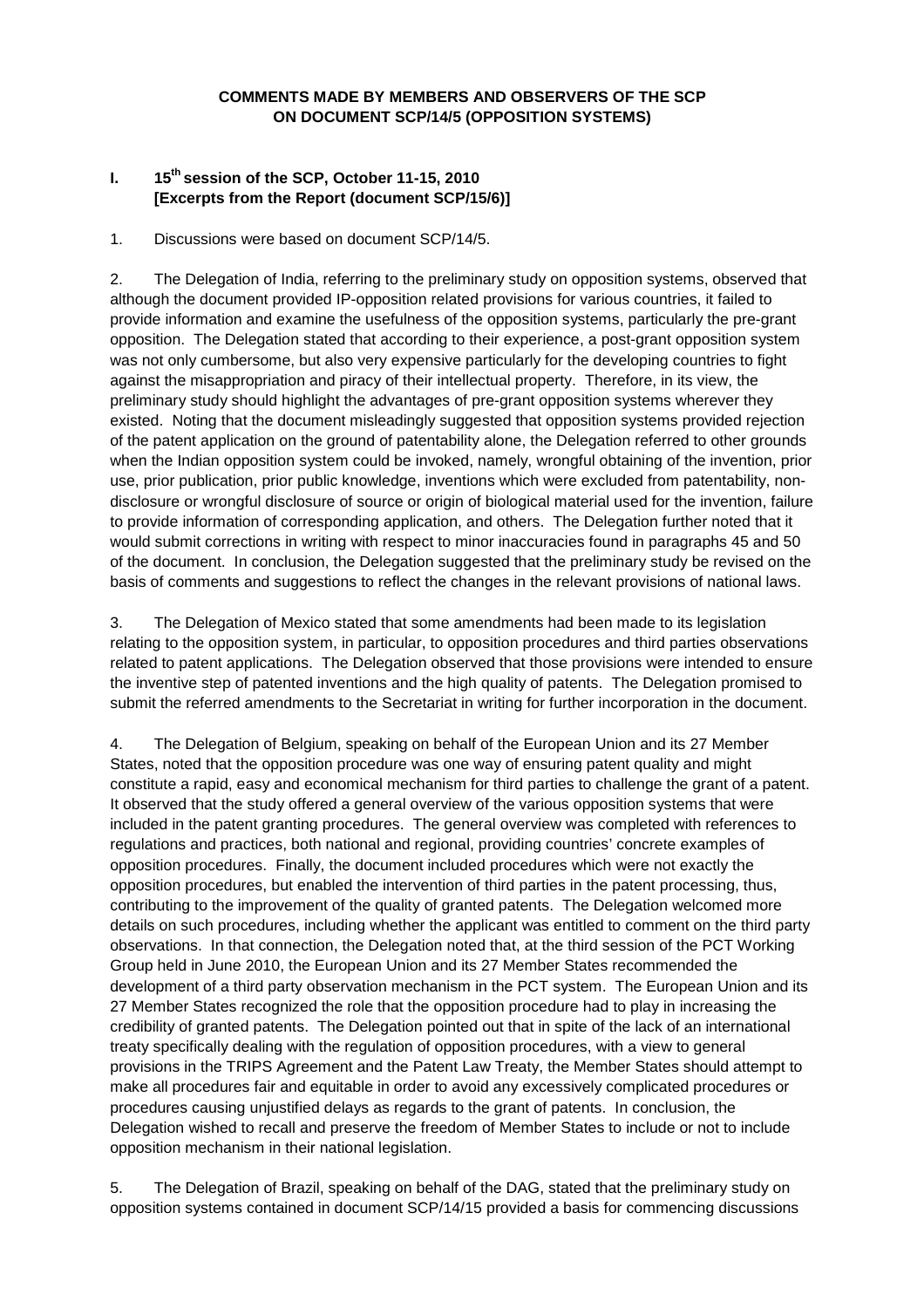on the subject of opposition systems in the Committee, which included, among others, pre-grant opposition, post-grant opposition and the grounds for opposition that Member States, particularly developing countries, could utilize in pursuit of development. The DAG attached great importance to the potential role the opposition system could play in fostering a strong and balanced mechanism of administrative review that prevents the grant of invalid patents as explained by the study. While the preliminary study suggested that patent opposition systems helped to enhance the quality of patent examination, the DAG believed that it should have also mentioned how patent opposition systems helped to advance public policy and public interest considerations in relations to patents, and thus be incentivized. Referring to Chapter II of the document, the Delegation noted that despite being an important tool, the number of patent applications or granted patents in respect of which oppositions had been filed was still very low. In addition, the Delegation stated that the preliminary study should provide an in-depth analysis of socio-economic impact of opposition systems, that the benefits of patent opposition systems were not sufficiently highlighted neither were the costs of failure to have an effective opposition system in place. In addition, the Delegation stated that it would had been useful if the preliminary study had also provided an analysis of the positive role played by opposition systems in many countries, notably in Japan. Referring to footnote 3 of the study, which stated "As an alternative, a patent Office which does not have resources to conduct substantive review may conclude cooperation agreement with other offices", the Delegation sought clarification whether that was a suggestion advanced by the study or whether such cooperation mechanism existed between offices in relation to patents opposition. The Delegation continued that, if such cooperation existed, it was unclear how examiners in one office could be sufficiently qualified to conduct reviews of patents applied in another office because of substantive standards of patentability could differ considerably between jurisdictions. In its view, information and capacity constraints to conducting reviews should be addressed properly and using different proven models. In addition, cooperation agreements should not be used to harmonize patent procedures with regard to opposition. Further, the Delegation stated that the DAG believed that strong opposition systems could serve as a catalyst for preventing the grant of questionable patents, thereby avoiding any undue indigence on the public domain. For that reason, it viewed the opposition system as one of the important elements of the patent system which merited more attention by the Committee. Therefore, the Delegation suggested that the follow-up studies on opposition systems should focus on the following issues: the positive role of pre-grant and post-grant opposition system should be further developed; experiences of countries in using opposition systems should be shared; impediments faced in the effective use of the opposition system should be addressed; and the question as to how to strengthen the opposition system, especially with a view to addressing the information and capacity deficit in developing countries to use the opposition mechanism effectively, should be analyzed.

6. The Delegation of Switzerland stated that document SCP/14/5 contained a good overview of the various different opposition systems existing in different countries. The Delegation stressed that those systems played an important role in guaranteeing the quality and credibility of patents and, moreover, constituted a rapid, easy and cost-effective means for a third party to contest a patent. Further, the Delegation reiterated its support for the work on opposition systems, as those systems provided added value to the patent system by enabling the improvement of the quality and the validity of patents and also by ensuring legal security. Noting that the issue of the improvement of quality of patents was a subject that Switzerland supported in general, the Delegation requested that all mechanisms pointed out in the preliminary study to be examined in detail, particularly, the system of re-examination of patents should be further explored on the points such as how close that system was to the opposition system and to what extent it could also be beneficial for improving the quality of patents.

7. The Delegation of the Russian Federation expressed its interest in further discussion on the issue of opposition systems. The Delegation stated that the Civil Code of the Russian Federation provided rules on challenging the grant of a patent, which could be administrative or judicial. As provided by the Civil Code, a patent for an invention may be recognized, at any time during its period of validity, as invalid in full or in part in the following cases: failure of the invention to meet the criteria of patentability; the claims for the invention cited in the decision to grant the patent contained features that were missing on the filing date of the application; grant of a patent in case several applications for identical inventions existed having the same priority date in breach of the conditions provided for by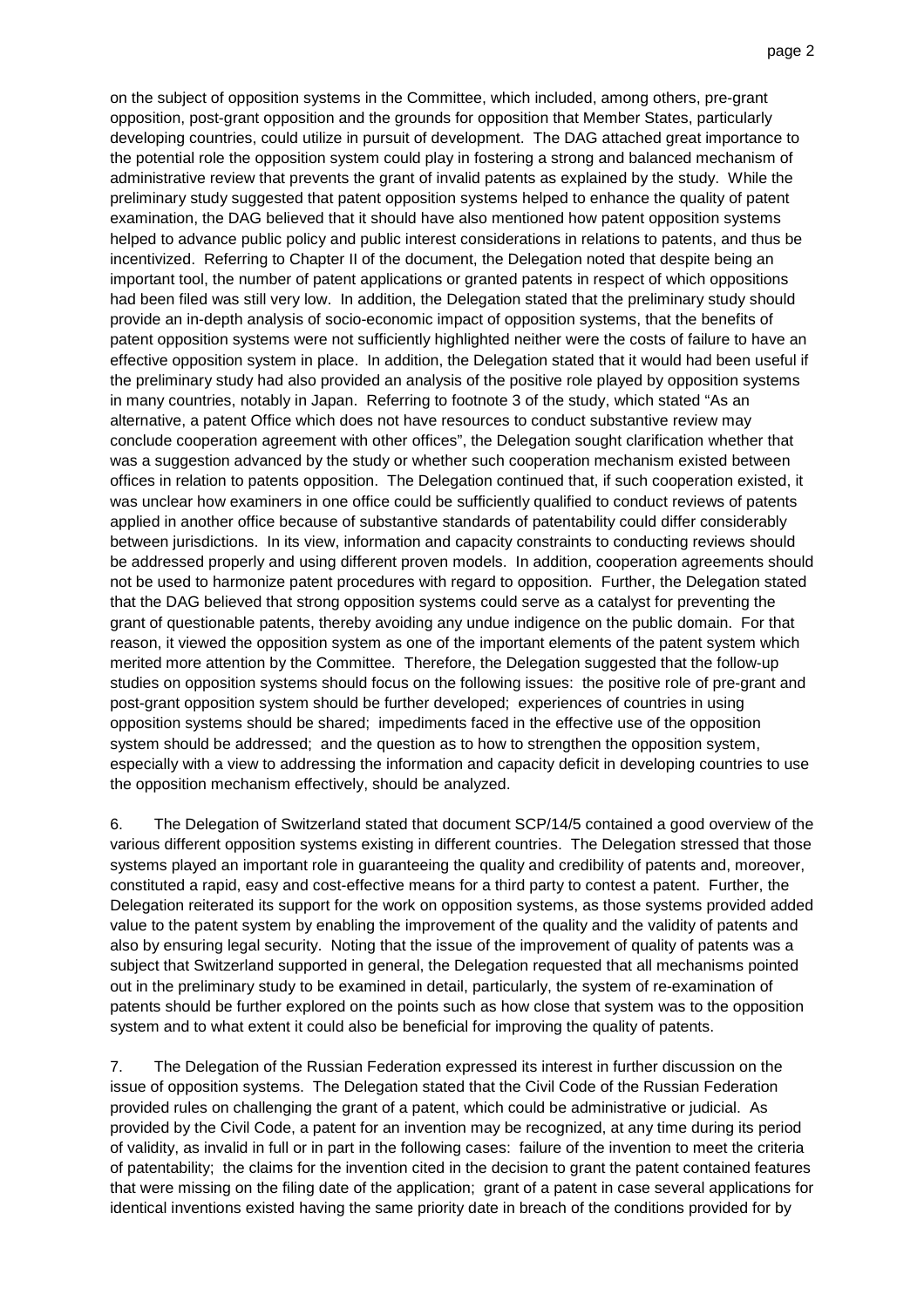the Civil Code; grant of a patent with incorrect indication of the patent owner or inventor. A patent for an invention that was recognized as invalid in full or in part should be null and void as from the date of filing of the application for a patent. Licensing contracts concluded on the basis of the patent later recognized as invalid should maintain their effect to the extent that they were performed by the time of the decision on the invalidity of the patent. Recognition of a patent as invalid signified the reversal of the decision of the federal executive authority on the grant of a patent for the invention and annulations of the record in the corresponding official register. The Delegation further informed the Committee that as a result of Governmental Decree No. 1791 of December 1, 2008, the work of the Patent Office relating to the opposition system had been optimized. Due to the creation of a single technological structure and the deployment of an efficient management of human resources, the term for examination of opposition cases had been significantly shortened. In conclusion, the Delegation reiterated its interest in further analysis of the issue and expressed its hope for constructive debate in that area.

8. The Delegation of El Salvador, noting the legislation of its country on the opposition system, requested the Secretariat to include information focused on developing countries' experience on the issue.

9. The Delegation of Spain expressed its support for the statement made by the Delegation of Belgium on behalf of the European Union and its 27 Member States. The Delegation underlined the importance of opposition procedures and other similar procedures, such as including comments by third parties, to enhance the quality of the patents granted. In its view, it was one of the most effective systems for improving the patent grant procedures, by including the participation of interested third parties in such procedures, even though there would always be the need to achieve a balance between the quality and speed of granting. The Delegation explained that Spain had implemented a pre-grant opposition procedure with prior examination and a system for the submission of comments by third parties during the general grant procedure, with the possibility in the latter case for the applicant himself to comment on such comments.

10. The Representative of the EPO supported the statement made by the Delegation of Belgium on behalf of the European Union and its 27 Member States, and also the statement made by the Delegation of Switzerland.

11. The Representative of ALIFAR stated that, although document SCP/14/5 was clear and highly useful, a more detailed analysis of opposition procedures in each country, covering both a pre-grant opposition system and a post grant opposition system, would be of great interest. In her view, that would enable some countries to review their legislation and practices and to adopt the most effective system. Without prejudice to the system adopted by each country, the Representative underlined the importance of providing mechanisms that allowed third parties the opportunity to submit elements that affected the patentability requirements. She observed that such mechanisms prevented the waste of resources in offices and costs for litigation to invalidate patents.

12. The Representative of TWN recalled his statement made by TWN at the previous session of the SCP, as well as the statement made by the Representative of ALIFAR, and stated that there were certain bottlenecks which prevented the effective use of the opposition systems in developing countries. He stated that, therefore, the SCP's work should lead to eventually adjust those bottlenecks to various programs.

## **II. 14th session of the SCP, January 25-29, 2010 [Excerpts from the Report (document SCP/14/10)]**

13. Discussions were based on document SCP/14/5.

14. The Delegation of Spain, speaking on behalf of the European Union and its 27 Member States, noted that opposition procedures ensured patent quality and constituted a rapid, easy and economical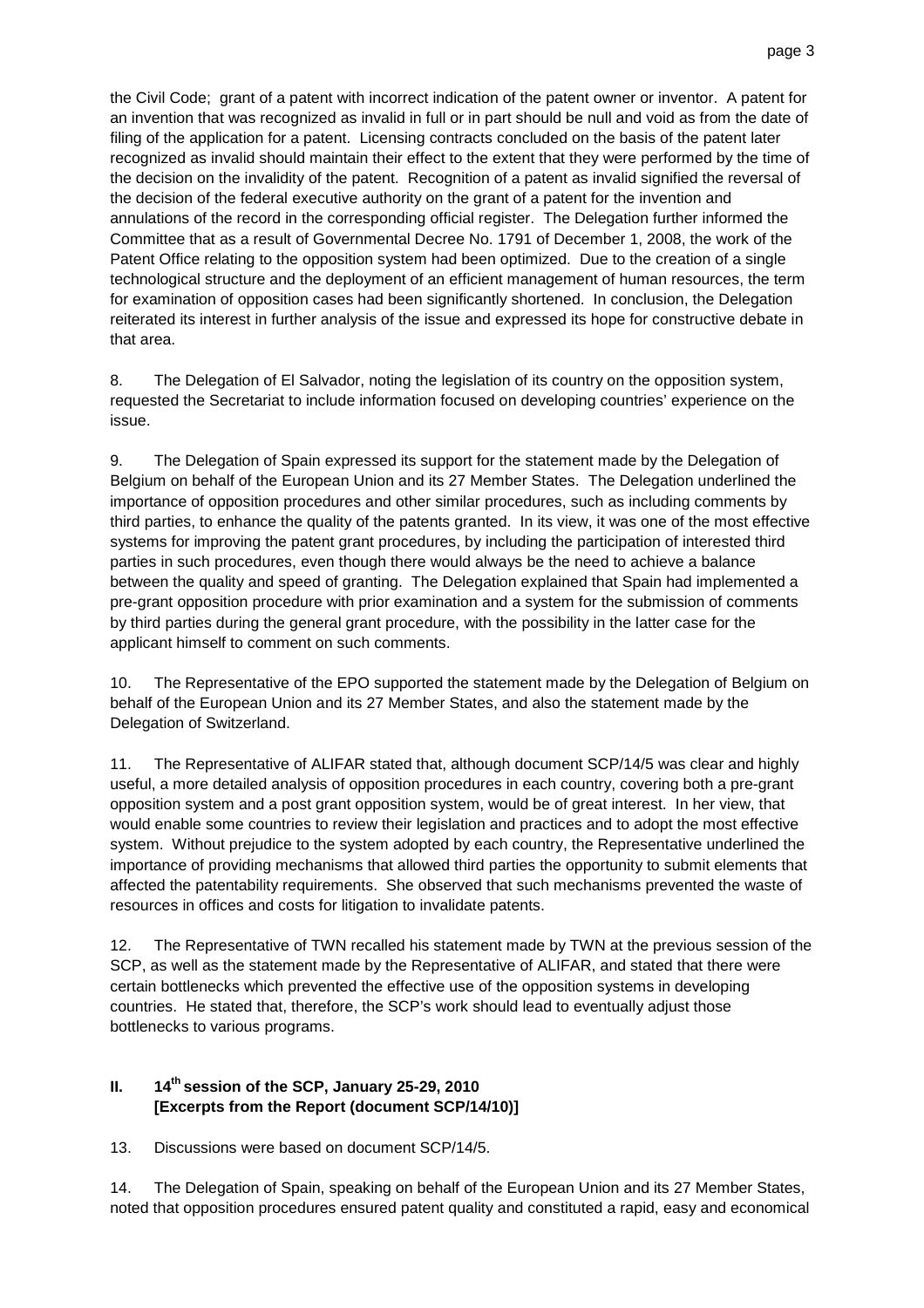mechanism, by which third parties might challenge the grant of a patent. It further noted that the preliminary study offered a general overview of the various opposition systems which were included in current patent granting procedures, and were provided, although not specifically referred to, in the international applicable legislation. This general overview was complemented with references to regulations and practices, both national and regional, providing concrete examples of opposition procedures. Finally, the Delegation pointed out the inclusion of issues related to other procedures in the document, which were not exactly opposition procedures, but enabled the intervention of third parties in the patent processing, thus contributing to improve the quality of granted patents. The Delegation welcomed more details on such procedures, including whether the applicant was entitled to comment on third party observations. The European Union and its 27 Member States recognized the role that the opposition procedure had to play when it came to increase the credibility of granted patents. In spite of the lack of an international treaty specifically dealing with the regulation of opposition procedures, considering what had been set forth on procedural matters in general in the TRIPS Agreement and the Patent Law Treaty (PLT), the Delegation pointed out that Member States, in the regulation of their procedures for granting patents, should attempt to design all procedures in a fair and equitable manner in order to avoid any excessively complicated procedures or procedures causing unjustified delays as regards the grant of patents. Moreover, the European Union and its 27 Member States highlighted that the PCT Working Group at its second session held in May 2009, had explored the possibility of introducing third party observations in the Patent Cooperation Treaty (PCT) system. The Delegation expressed its willingness to preserve the freedom of Member States whether or not to include an opposition mechanism in their national legislation. The Delegation expressed its commitment to participating actively and constructively in the debate in order to contribute towards fulfilling the Committee's objectives.

15. The Delegation of France stated that there was no opposition system for patents in France. While a third party observation system had been implemented in its country, the Delegation observed that it had not yet been widely used. Given the interest in opposition systems and in improving the validity of patents, the Delegation appreciated the inclusion of statistics in different Member States as well as a better understanding of the efficiency of the third party observation systems in order to incorporate them into the PCT Guidelines.

16. The Delegation of Japan noted that, since there was some inaccuracy in the description concerning its domestic system, including the year when the pre-grant opposition system was replaced by the post-grant opposition system, it would submit suggestions for modifications in writing to the Secretariat.

17. The Delegation of Brazil noted that, as regards paragraph 39, the decision of the President of the National Institute of Industrial Property of Brazil could be challenged in court, although it was final at the administration level.

18. The Delegation of the United Kingdom associated itself with the statement made by the Delegation of Spain on behalf of the European Union and its 27 Member States. The Delegation explained that the United Kingdom had no opposition system, but it was possible for anyone to apply for revocation of a patent. Quasi-judicial inter partes proceedings, which were conducted by a senior official, were very similar to post-grant opposition proceedings, but without any time limit on when the proceedings might start. Those proceedings had all the advantages that were listed in paragraph 19 of document SCP/14/5: they were relatively quick, cheap, open to any party, and utilized the technical knowledge and experience of examiners. According to the experience of the Delegation, a revocation system was the route more commonly used when a party wished to make a pre-empt of strike against a patent before it was used against him. Thus, it observed that revocation in the United Kingdom courts occurred more often when a party had been sued for infringement and argued, as a defense, that the patent was invalid.

19. The Delegation of El Salvador sought clarification as to the mechanisms of opposition systems and opposition procedures in civil law countries, and sought any suggestion by the Secretariat as to how the experiences of Member States could best contribute to moving the issue forward.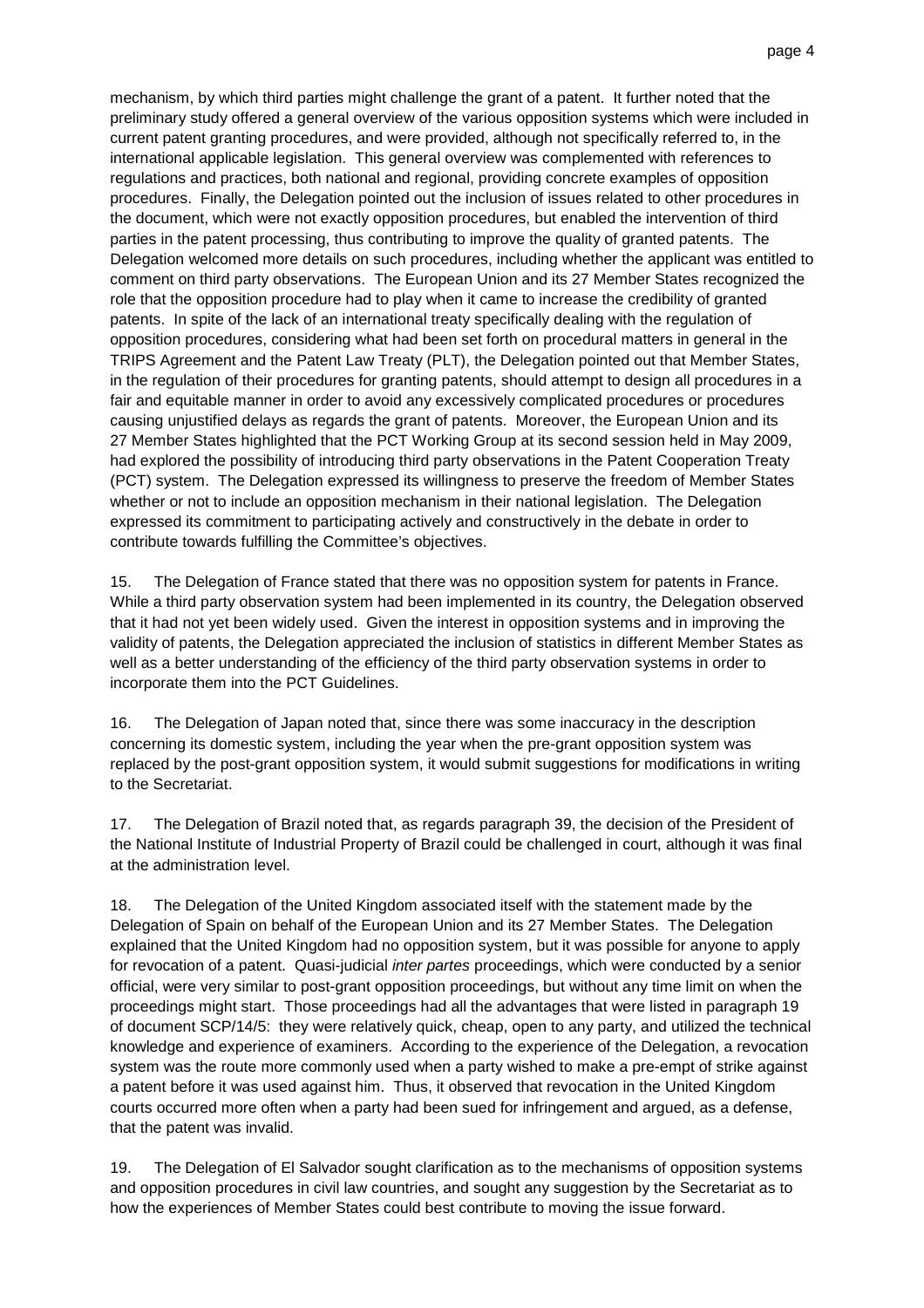20. The Delegation of Guatemala noted that the patent system had to be agile and reliable. The Delegation stated that observations or opposition systems allowed third parties to offer their opinions and would allow for improvements in finding relevant prior art, which benefited the process by reducing delays and allowing a higher validity of granted patents, although the number of cases were relatively small in many countries. The Delegation was of the view that the third party observation system could be further discussed in the SCP, and wondered whether the third party observation system could be incorporated in the search projects mentioned in document SCP/14/3.

21. In response to the question raised by the Delegation of El Salvador as to whether delegations could send comments about their own legislation, the Chair noted that, given that the document would probably be modified, the revised document could also include submissions from other Member States. The Chair suggested that the document be kept open so that any delegation wishing to submit their comments could do so within a reasonable period of time. The Chair expressed the interest of having comparative information.

22. The Representative of the EPO associated herself with the statement made by the Delegation of Spain on behalf of the European Union and its 27 Member States. The EPO was of the opinion that the opposition procedure played an important role as an additional layer of review to further ensure the quality of patents. Furthermore, with regard to the related mechanism aiming at taking into account the wider knowledge of the general public, the Representative encouraged the submission of observations by third parties during the examination phase. As provided for in Article 115 of the EPC and as outlined in paragraph 112 of document SCP/14/5, in her view, such additional information would certainly provide assistance to further enhancing the quality of granted patents. Concerning the framework of related mechanisms of opposition procedure, the Representative referred to the central limitation and revocation procedure introduced in Article 105a of the EPC 2000, which enabled the proprietor of a granted European patent to request the limitation or revocation of the European patent in a centralized procedure before the EPO. The Representative explained that such a central limitation and revocation procedure had been introduced in the EPC with a view to achieving further regional harmonization in the patent field.

23. The Delegation of India stated that, in relation to paragraph 20 of the document, the grounds for pre-grant opposition under the Indian law included insufficient disclosure of the invention in the patent document and insufficient disclosure of the source and origin of biological material where the invention was related to such biological material. Further, the Delegation requested corrections, which it would submit in writing, in paragraph 45 concerning the grounds for opposition under the Indian law and in paragraph 50 concerning the possibility of appeal to the Appellate Board. As regards the latter, the Delegation explained that only post-grant opposition could be appealed to the Appellate Board, while the appeal of pre-grant opposition fell under another jurisdiction.

24. The Representative of KEI stated that the SCP should conduct studies on the costs of resolving disputes over patent validity, both through litigation before a court, or through pre- or post-grant opposition proceedings. In his view, the cost of resolving disputes over patent validity was an often overlooked issue, and the SCP would benefit from a much deeper understanding of what those costs were, and how they differed from country to country. The Representative further noted that the SCP should also examine new ways to share information obtained in various proceedings that examined the validity of patent, such as a database of judicial and non-judicial opposition proceedings in the area of patents.

25. The Representative of FSF-Europe observed that those jurisdictions which allowed the patenting of software frequently received patent applications relating to technology in which substantial prior art already existed. He noted that too often patents were granted on such inventions, for example, in November 2009, the United States Patent and Trademark Office had granted a patent on a procedure to temporarily grant normal computer users administrative rights. In his view, such technology had been in the UNIX system since 1980, and it formed an integral part of Linux and the Mac OS X operating system. Another such example was a patent on one-click ordering which had